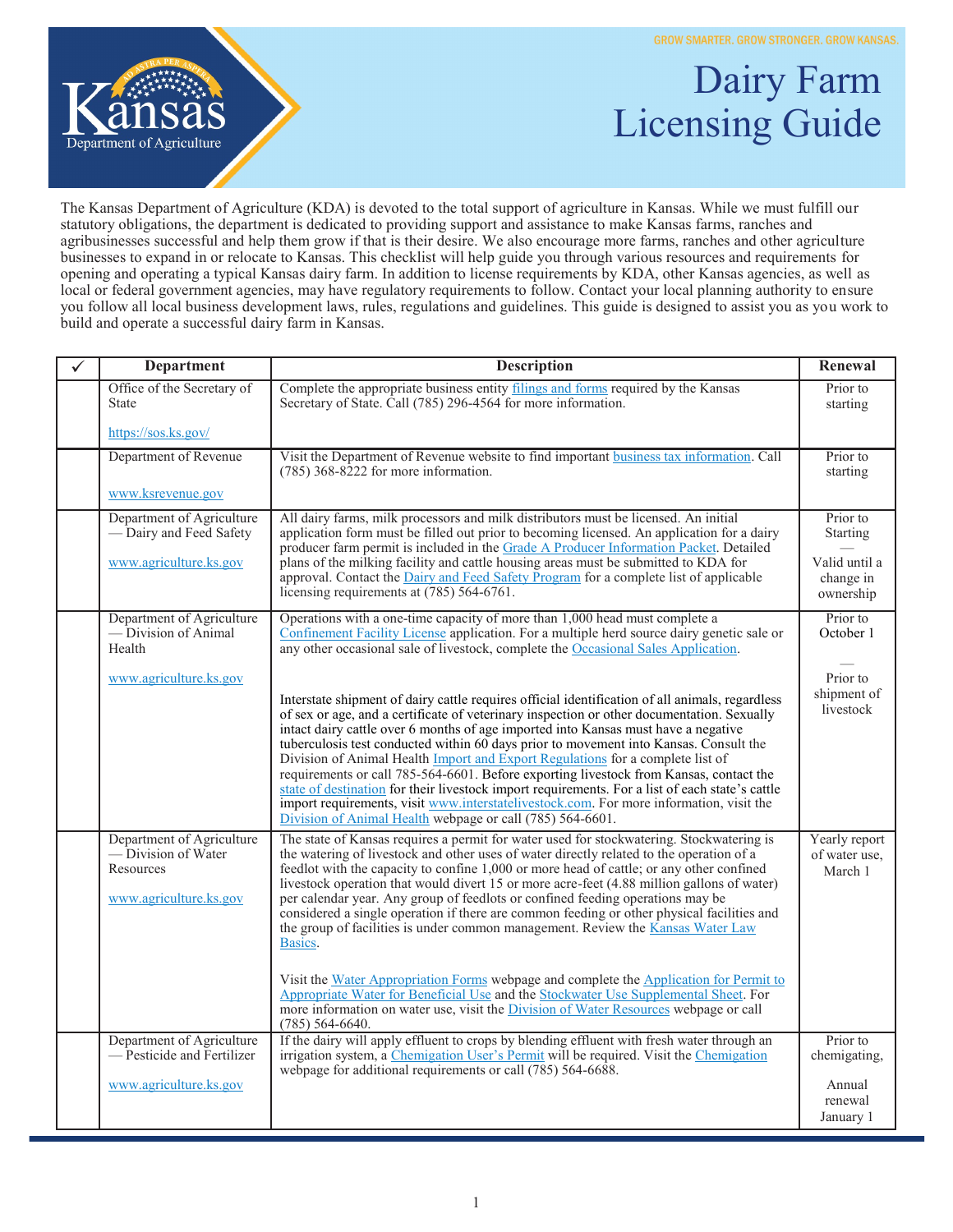

## Dairy Farm Licensing Guide

| <b>Department</b>                                                                                                                               | <b>Description</b>                                                                                                                                                                                                                                                                                                                                                                                                                                                                                                                                                                                                                                               | Renewal                                                           |
|-------------------------------------------------------------------------------------------------------------------------------------------------|------------------------------------------------------------------------------------------------------------------------------------------------------------------------------------------------------------------------------------------------------------------------------------------------------------------------------------------------------------------------------------------------------------------------------------------------------------------------------------------------------------------------------------------------------------------------------------------------------------------------------------------------------------------|-------------------------------------------------------------------|
| Department of Agriculture<br>- Weights and Measures<br>www.agriculture.ks.gov                                                                   | No license is needed from Weights and Measures. Any business with a weighing or<br>measuring device (e.g. scales, fertilizer meters, oil meters, measuring tapes, electric car<br>chargers, taxi meters, etc.) must hire a licensed service company to inspect and test devices<br>once annually, and any time additional maintenance, repairs, adjustments and calibrations are<br>made throughout the year if the devices are used to determine the cost of any transaction.<br>Examples include scales at grocery stores, yogurt shops, restaurants, hardware stores,                                                                                         | Annual<br>service                                                 |
|                                                                                                                                                 | nurseries, seed dealers, etc. Examples of meters include meters used at a car service center to<br>add oil to your engine, fertilizer meters at agronomy centers, water meters in grocery stores<br>for sale of bottled water, etc. For more information, visit the Weights and Measures Program<br>webpage or call (785) 564-6681.                                                                                                                                                                                                                                                                                                                              |                                                                   |
| Department of Health and<br>Environment — Bureau of<br>Water, Livestock Waste<br>Management Section<br>www.kdheks.gov                           | Any facility that confines 300 animal units or more or has a daily discharge must register<br>with the Kansas Department of Health and Environment (KDHE). Animal units can be<br>calculated on the registration form. The need for additional permits and nutrient management<br>plans will be determined based upon the number of animal units and pollution potential.<br>Additional requirements may exist if a facility of any size is considering composting. For<br>more information, contact Livestock Waste Management webpage at (785) 296-6432.                                                                                                       | Prior to<br>construction                                          |
| Department of Health and<br>Environment - Bureau of<br>Water, Industrial Program<br>Section<br>www.kdheks.gov                                   | An NPDES Construction Stormwater Permit is required only if one or more acres are<br>disturbed during construction. The permit is required prior to the start of soil disturbing<br>activities (construction). For more information, visit the KDHE Industrial Programs website<br>or call (785) 296-5549.                                                                                                                                                                                                                                                                                                                                                       | Prior to<br>construction                                          |
| Department of Health and<br>Environment — Bureau of<br>Water, Municipal Program<br>Section<br>www.kdheks.gov<br>kslepp.org                      | If the facility will employ an on-site wastewater treatment system for human wastewater<br>rather than utilize a municipal sanitary sewer for handling and disposal of sewage from the<br>facility, contact the KDHE Municipal Program Section at (785) 296-5527 for construction<br>and permitting requirements.                                                                                                                                                                                                                                                                                                                                                | Prior to<br>construction                                          |
| Department of Health and<br>Environment — Bureau of<br>Water, Public Water<br>Supply and Geology &<br>Well Technology Section<br>www.kdheks.gov | If the facility will not utilize a municipal public water supply or rural water supply as the<br>source of drinking water and the facility will serve 25 people or more per day, 60 or more<br>days per year, it will be considered a public water supply subject to state/federal drinking<br>water requirements. Contact the KDHE Public Water Supply Section at (785) 296-5514.<br>Water wells shall be constructed by Kansas-licensed water well contractors. There are<br>special construction requirements for water wells serving public water supplies. For more<br>information, contact the KDHE Geology & Well Technology Section at $(785)$ 296-3565. | Prior to<br>construction                                          |
| Department of Health and<br>Environment — Bureau of<br>Environmental<br>Remediation, Storage Tank<br>Section<br>www.kdheks.gov                  | Entities operating their own fuel tanks may be required to register with the Kansas<br>Department of Health and Environment (KDHE). Review information about above ground<br>storage tanks (AST) and underground storage tanks (UST). Review the KDHE Storage Tank<br>Section website for further information, or call (785) 296-1678 for permitting information.<br>The Kansas Small Business Environmental Assistance Program (SBEAP) has AST program<br>highlights and registration requirements in addition to assistance with UST inventory control.                                                                                                        | Prior to<br>installing<br>tanks,<br>Annual<br>renewal<br>August 1 |